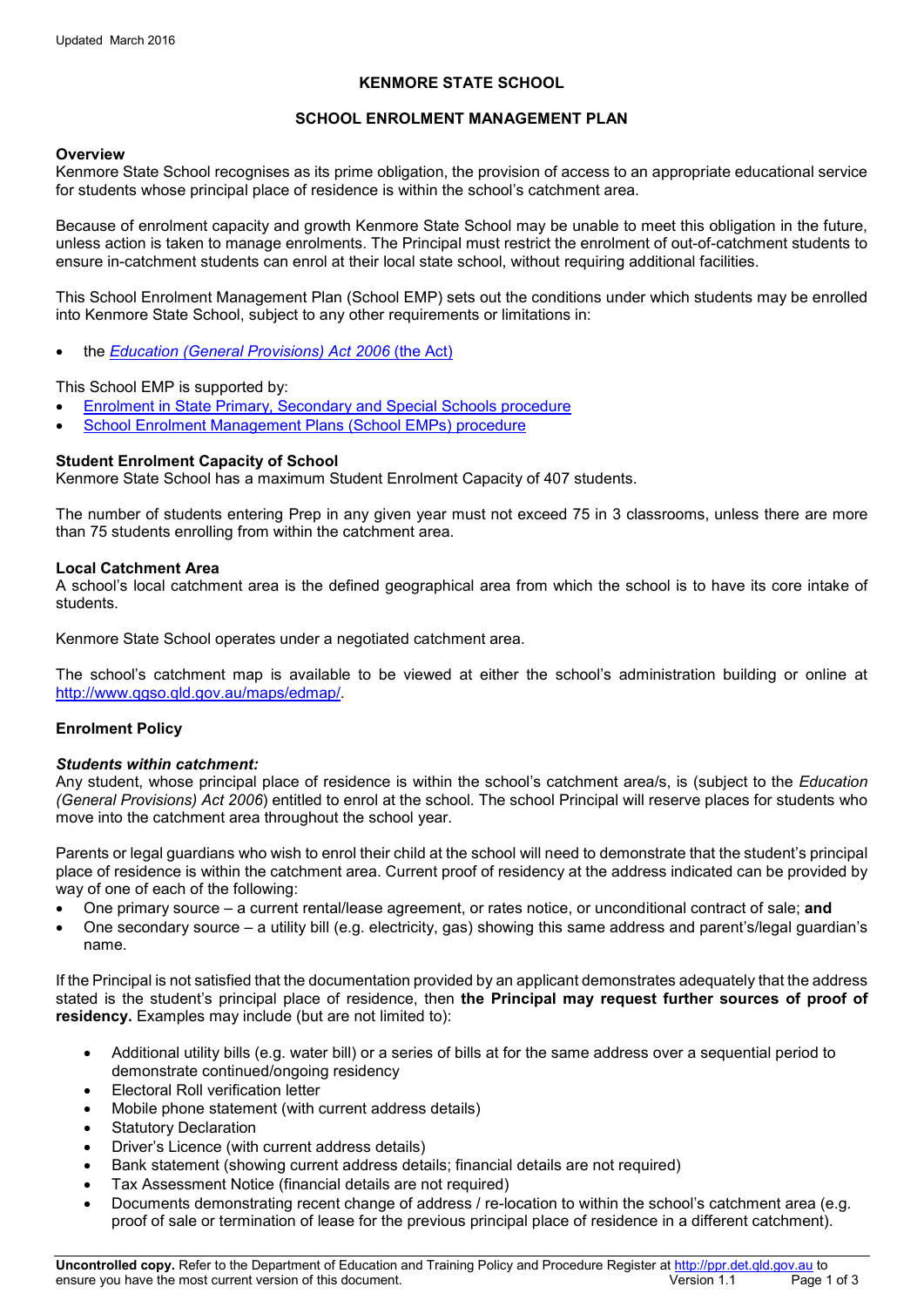#### Updated March 2016

The Principal may also request a properly sworn Statutory Declaration from the enrolling parent or legal guardian attesting that the student's principal place of residence is the place nominated in the enrolment application.

In addition to the documents listed above, students living with a relative/other person within catchment **must** provide the following:

- Properly sworn Statutory Declaration from the student's parent/legal guardian; and
- Properly sworn Statutory Declaration from the person/s the student will be residing with in-catchment.

The Principal may also request additional pieces of proof of residency and interview/s with all parties to discuss the living arrangement.

Applicants should note that a false statement/assertion about the student's principal place of residence may amount to an offence and may be reported to police. The school Principal may repeal a decision to enrol a student in such circumstances.

# *Other students who are entitled to enrol as if in-catchment:*

The following groups of students will be entitled to enrol, even though they may reside outside the school's catchment area:

- Children and young people who are subject to child protection orders that grant guardianship or custody to the Chief Executive Officer of the Department of Communities, Child Safety and Disability Services (Child Safety Services)
- Siblings\*\* of current students at the school (excluding siblings of Program of Excellence students and siblings of students who were placed at the school as a result of exclusion from another school). Where a school has both a primary and secondary campus, siblings are only entitled to enrol in the same campus as the currently enrolled student
- Students who (during school term) reside at the school's boarding facility
- Students whose parent or legal guardian is employed by the school
- Students who live outside the catchment area and are verified with a disability can enrol in the school to attend the specialised disability program if it is the closest program to their home and meets their individualised needs
- Students whose principal place of residence is further than 55km to their nearest state school are entitled to enrol at any neighbouring school
- Students who have been excluded from another school, dependent upon the conditions related to the exclusion, subject to agreement of the Regional Director
- Students in remote/regional locations who access a School Transport Assistance Scheme (STAS) bus service, provided by the Department of Transport and Main Roads (DTMR), to travel to their closest school, as determined by the DTMR bus route.

\*\*To be accepted under the sibling provision, the:

- i. applicant must meet the definition of sibling in the School EMP procedure;
- ii. enrolled sibling must not have been enrolled in a Program of Excellence at the school (i.e. siblings of POE students are not automatically entitled to enrol); and
- iii. intended enrolment commencement and/or attendance of the sibling must be concurrent with the attendance of current student for the application to be valid. For example, if the applicant will be commencing in 2016, but the current enrolled sibling finishes school in 2015, then the application will not be valid.

# **Out-of-Catchment application**

Applications from any other person, not meeting the criteria outlined above, is an out-of-catchment application. Enrolment of students from outside the local catchment area is restricted to ensure that enrolments do not exceed the Student Enrolment Capacity. This school can only enrol out-of-catchment students:

- I. if there is sufficient spare capacity after reserving places for students who move into the catchment during the year; and
- II. after taking into account the school's projected future enrolment growth.

Out-of-catchment students applying for enrolment at this school are placed on a waiting list and assessed in order of receipt.

# **Fees**

Under the Department's [State Education Fees procedure,](http://ppr.det.qld.gov.au/corp/finance/services/Pages/State-Education-Fees.aspx) a principal of a state school with an approved School EMP is able to charge a fee for recouping costs of enrolment processing (subject to consultation with the Parents and Citizens' Association) where:

• the enrolment management plan permits the enrolment of a student living outside the catchment area based on cultural, sporting or academic merit, and